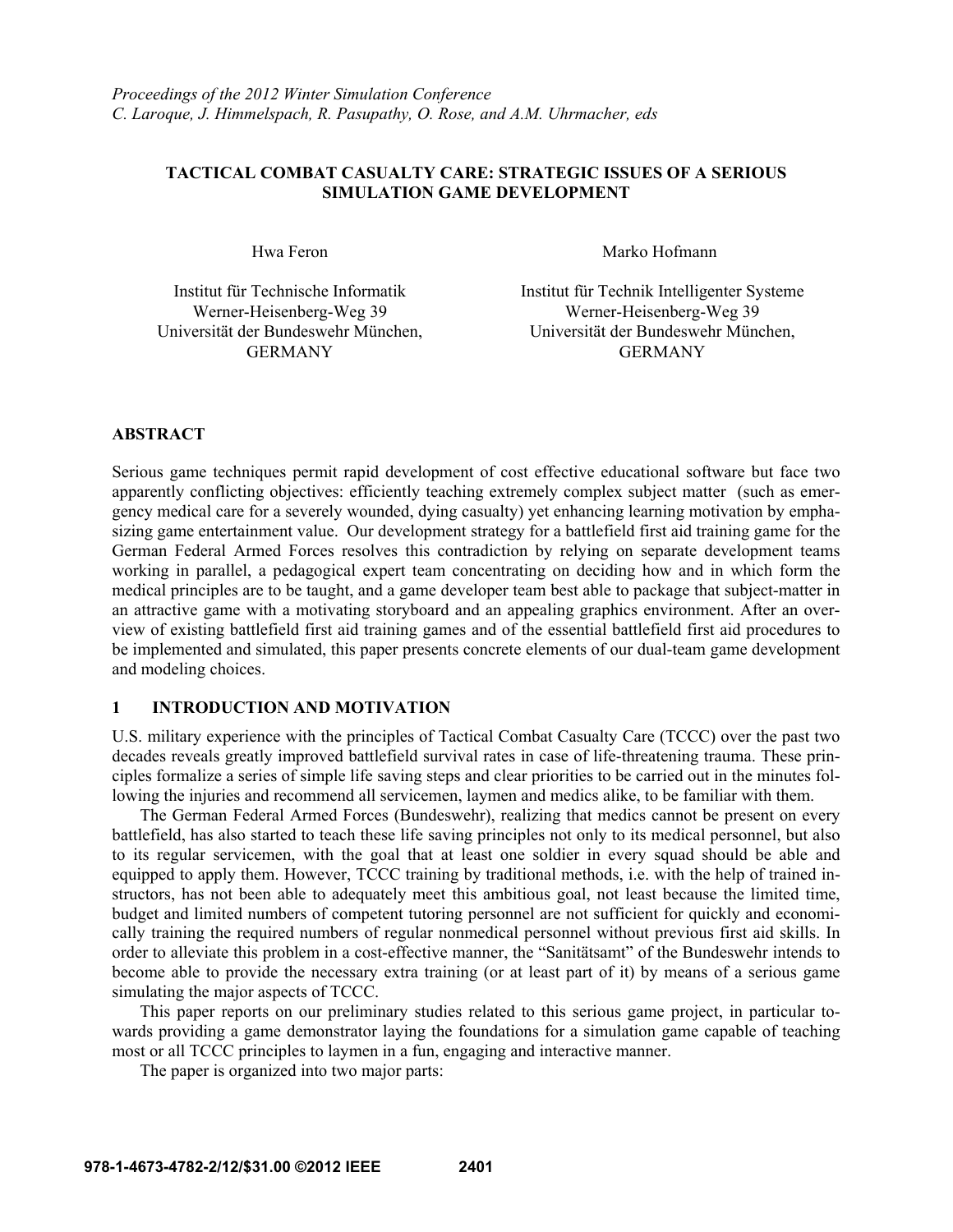- The first section surveys serious gaming, some of its existing applications to battlefield first aid training, TCCC principles, and TCCC casualty modeling strategies for training purposes in the proposed training game.
- The second part discusses the optimal organization of the developer teams as well as our game development strategies in the light of real-world constraints.

# **2 GAMES AS COST-EFFECTIVE TRAINING SOLUTION**

Traditional training simulators often require specialized hardware and cost millions to develop and deploy. Using existing infrastructure, game engines and reusing existing videogame code (a.k.a. "game modding"), game developers or ordinary players can create games that simulate battles, processes and events for training purposes at a fraction of the cost of traditional government contractors.

 The videogame industry has now matured to a multibillion dollar industry and offers a large pool of trained designers, artists and technologies, as well as low cost hardware on a massive scale, all of which can equally well be used for Serious Games (SGs) purposes. (Seriousgames 2012; Trybus 2010; Smith 2007)

 SGs as laptop or smart phone-based training simulators developed by traditional videogame designers also tend to be more engaging than training software designed by traditional defense contractors. Game developers are accustomed to developing games quickly and are experienced at making games fun and motivating as their livelihood depends on them. In the course of simulating events and processes, developers automatically inject entertainment and playability in their applications.

A major challenge of serious games in comparison with regular games is that the algorithms modeling the learning matter have to be validated in the much stronger sense of serious (military) simulations (Kleindorfer, O'Neill, and Ganeshan 1998, Hofmann and Pötzsch 2002). In non-technical applications this is often done by showing subject matter experts typical courses of action in the game (Küppers and Lenhard 2005, Hofmann 2005). Since a playable version of the game is seldom available in the first month of the project, validation has to be postponed to the end of the development. Especially in new application domains this is a dangerous approach because the model is necessarily always an abstraction of reality leading to idealizations which might be critical for the plausibility of the depiction, and also critical with respect to learning effects. Efficient design of a SG may therefore have to begin with the development of a simplified validation interface.

### **3 SERIOUS GAMES COTS IN MEDICAL APPLICATIONS**

Table 1 briefly presents a survey of existing SG based on commercial off-the-shelf (COTS) games or game engines for teaching battlefield or multi-trauma first aid:

| Application                                | <b>Description</b>                                               |
|--------------------------------------------|------------------------------------------------------------------|
| <b>Tactical Combat Casualty Care Simu-</b> | Army Combat Medic and Combat Lifesavers Training under           |
| lation $(TC3 Sim 2009)$                    | battlefield conditions.                                          |
| Combat Lifesaver Mobile Medic Ap-          | Two 2D mobile training games with multiple choice ques-          |
| plication (TraumaCon 2012)                 | tions based on the CLS course material.                          |
| <b>Computer Based Corpsmen Training</b>    | Improvement of TC3 Sim (TC3 Sim 2009) for training Com-          |
| System $TM$ (CBCTS 2009)                   | bat Medic.                                                       |
| Interactive Trauma Trainer (ITT)           | Interactive treatment of battlefield casualties from battlefield |
| (Stone 2006; TruSim 2006)                  | to hospital (SG Engine: BlitzTech).                              |
| Sim-Patient ™                              | Interactive 3-D avatars of patients with simulated physiologi-   |
| (SimPatient 2012; Kizakevich 2006)         | cal responses to train medical providers on pre-hospital care.   |
| <b>Emergency Preparedness Training</b>     | Multiplayer virtual emergency room for Chemical, Biologi-        |
| (CBRNE 2010; Magee 2010)                   | cal, Radiological, Nuclear Event (CBRNE) mass casualties.        |

| Table 1: Survey of 3D Serious Games COTS. |
|-------------------------------------------|
|-------------------------------------------|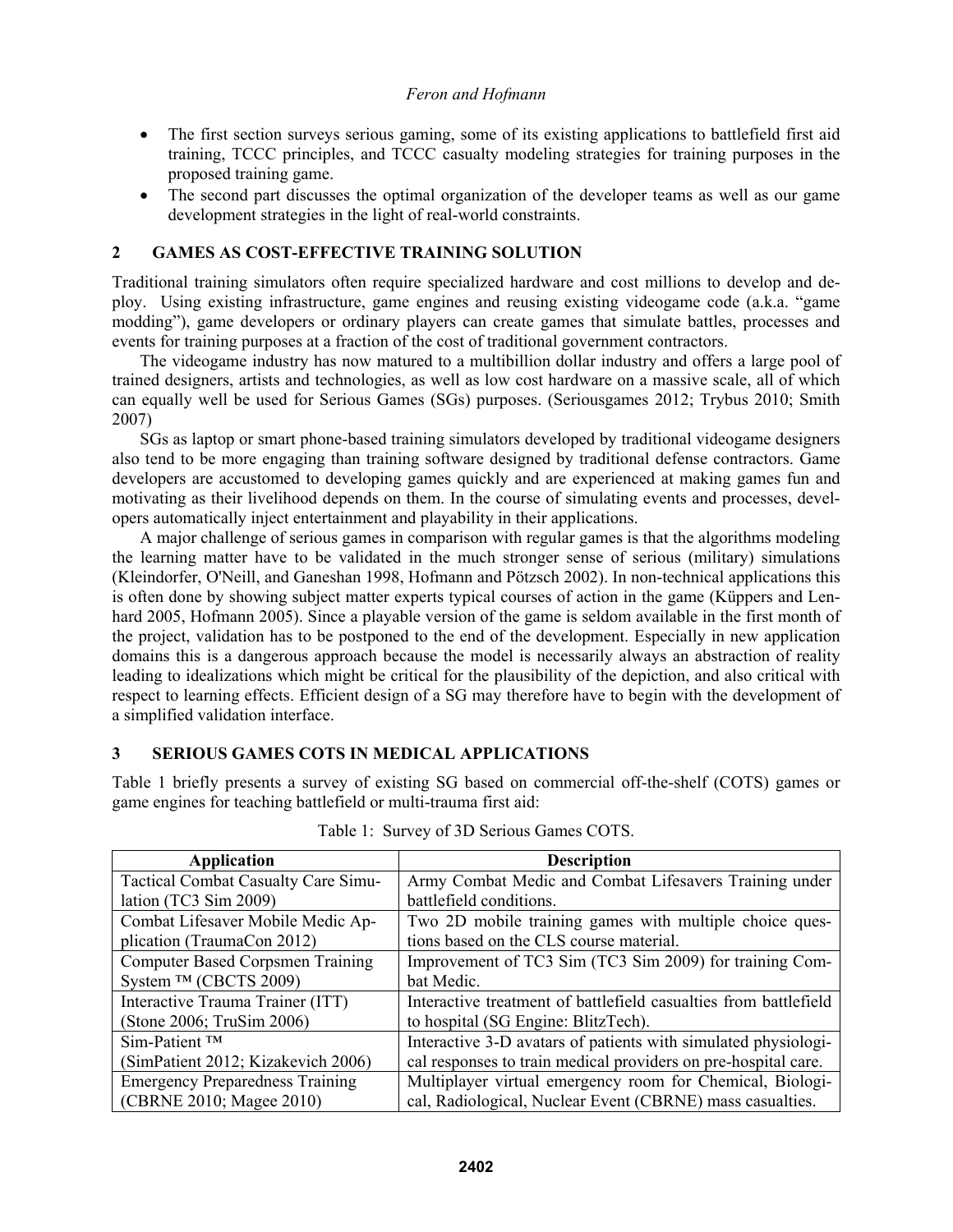| Code Orange $TM$ Emergency Medical   | Multiplayer catastrophic events training for emergency medi- |
|--------------------------------------|--------------------------------------------------------------|
| Management Training for Mass Catas-  | cal teams (SG Engine: Mosbe).                                |
| trophe (Code Orange 2012)            |                                                              |
| Pulse !! (Pulse 2008; McDonald 2011) | Simulation of different pathologies, patients, settings and  |
|                                      | emergencies in a virtual environment (SG Engine: Mosbe).     |
| HumanSim $TM$ (HumanSim 2011)        | Healthcare training for Physicians and nurses, Emergency     |
|                                      | medical personnel (SG Engine: Unreal Engine 3).              |

# **4 A SIMULATION- / GAME-BASED MEDICAL TRAINING FOR COMBATANTS**

Our SG demonstrator, based on the lessons learned from the above survey of existing 3D SG COTS, is intended to be mostly scenario-driven (scripted) and to teach multiple players Operational Field Care First Aid Measures for various injuries/trauma in combat situations. The target users are Combatants/First Responders i.e. initial providers of life saving care.

 Since the Bundeswehr bases its training on Tactical Combat Casualty Care Guidelines (Josse 2008), the serious game to be designed must implement training according to TCCC.

TCCC originated from the 1993 experience of US special operations forces in Mogadishu, Somalia, and is based on the realization that priority emergency treatment on the battlefield of treatable exsanguination and breathing injuries, previously representing 15% of all Killed in Action (KIA) can save those lives (see Table 2) (Butler 2007, TCCC Intro 2010). TCCC has since been expanded to include first aid treatment to other life threatening injuries (e.g. burns, hypothermia), but still gives top priority to these injuries.

| <b>KIA</b> | Causes of KIA                | <b>TCCC Teaching Medical Skills</b>                                            |
|------------|------------------------------|--------------------------------------------------------------------------------|
| 9%         | Hemorrhage<br>from<br>Wounds | Extremity   Hemorrhage control through the use of the<br>new field Tourniquets |
| 5%         | Tension Pneumothorax (PTX)   | <b>Treatment of Tension Pneumothorax</b>                                       |
| $1\%$      | Airway Problems              | Airway Management                                                              |

Table 2: Cause of preventable KIA and TCCC Skills.

The first aid TCCC procedures to be taught are detailed in the following references:

- **Prehospital Trauma Life Support (PHTLS)** from PHTLS Committee of the National Association of Emergency Medical Technicians (NAEMT) in cooperation with the American College Surgeons Committee on Trauma, Military Edition, English version (PHTLS 2010); abridged German version (PT PHTLS 2011). The PHTLS manual is revised every 4 years and includes the latest version of TCCC Guidelines.
- **TCCC-Guidelines; -Skills List; -Scenario** from US DOD Military Health System (TCCC Guidelines 2010; TCCC Skills List 2010); German version, slightly adapted to special German procedures and needs ("Taktische Verwundetenversorgung") published by TREMA e.V. (TREMA 2010).

# **4.1 Three Phases of Tactical Combat Casualty Care**

TCCC is based on the overriding time management principle of performing the correct intervention at the correct time in the continuum of field care. Accordingly, its procedures are optimized and structured to meet three important goals: (1) treat the casualties needing immediate care, (2) prevent additional casualties, and (3) complete the mission. To meet them in a combat environment, the TCCC principles are formulated as a simple algorithm comprising three successive phases: Care under Fire, Tactical Field Care, and Combat Casualty Evacuation Care.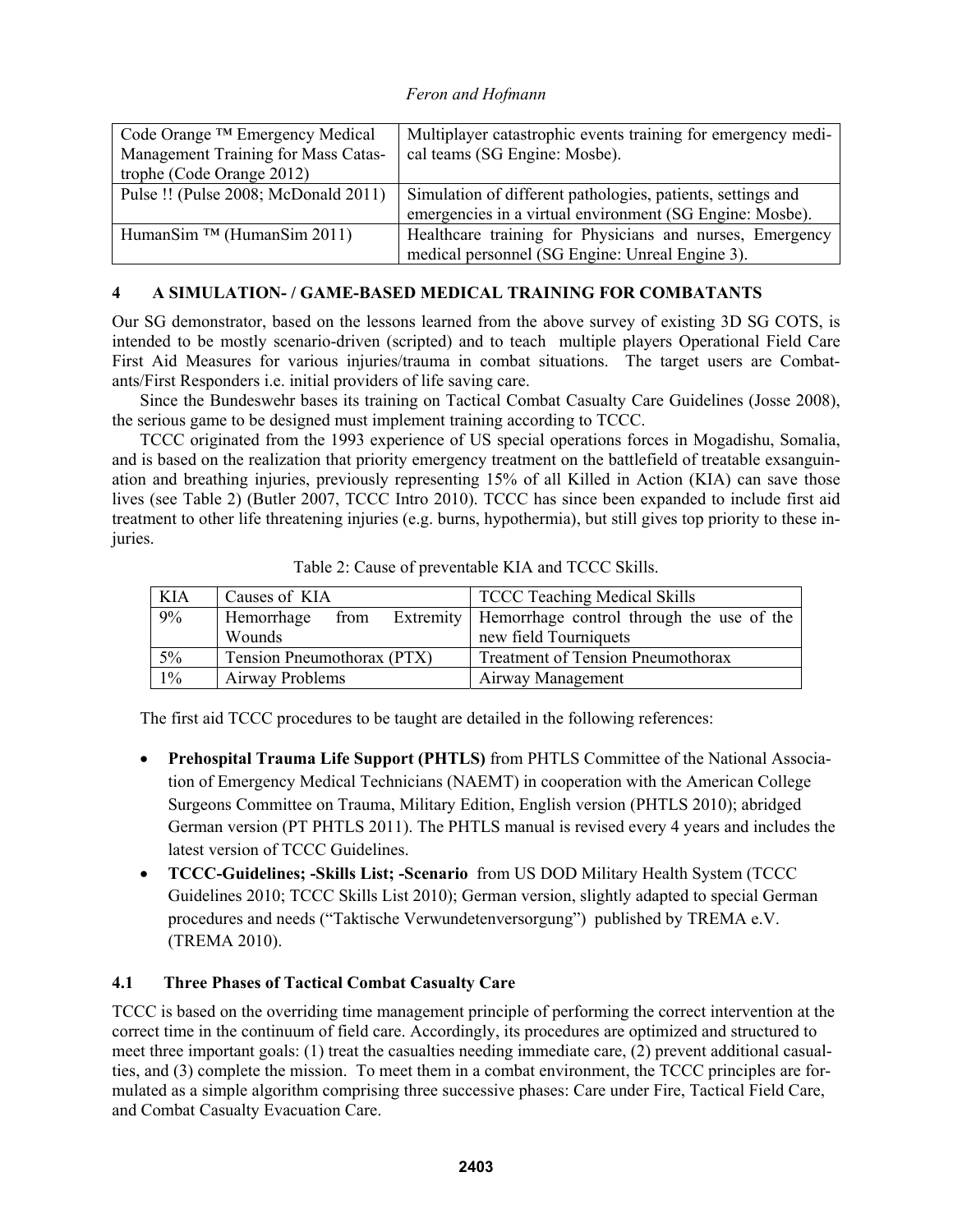The **Care under Fire (CUF)** phase covers approx. the first 5 minutes after the time the casualty has been injured; during this period the main priorities are not medical (except stopping life-threatening hemorrhages e.g. by use of a tourniquet and/or hemostatic dressing) but rather suppression of hostile fire and moving the casualty to a safer location: most medical treatment is delayed to the next phase.

 The **Tactical Field Care (TFC)** phase is meant for the fellow combatants to provide the actual emergency medical care to the casualties following the end of the CUF phase and prior to evacuation (typically a few minutes to a few hours), after a relative protection from enemy fire has been achieved. Care is provided only to casualties needing Immediate attention (and not to casualties in the Expectant, Delayed or Minimal triage categories, see Section 4.3) and is provided strictly according to the priority order X-A-B-C-D-E (see Figure 1 for details). In TFC it is almost as important to provide documentation for the next level of casualty care, for instance directly on the skin of the casualty (e.g. indication of tourniquet) and by recording injuries, emergency treatments and vital signs on the Tactical Combat Casualty Care Card (e.g. DA Form 7656).

The **Combat Casualty Evacuation Care (CASEVAC** or **MEDEVAC**) phase refers to the time period dedicated to evacuation of combat casualties from the battlefield, e.g. removal from a vehicle and transportation to the appropriate evacuation vehicle e.g. using Fireman's carry or Improvised litter, while providing the desirable level of care during transportation to the higher echelon of care.



Figure 1: X-A-B-C-D-E first aid priority procedure (PHTLS 2010)

### **4.2 Triage in Tactical Combat Casualty Care**

Triage is the process of sorting or prioritizing casualties into groups based on their need for, or likely benefit from, immediate medical treatment so as to establish an order of treatment or movement (PHTLS 10). Effective triage may dictate that some do not receive treatment based on their probabilities of survival.

 There are four triage categories: Minimal, Expectant, Delayed, and Immediate. Those in the Minimal (walking wounded) and Expectant (extremely severe, untreatable injuries leading to unpreventable death) categories will receive no treatment; those in the Delayed category will have to wait; the whole purpose of TCCC is to save the life of those casualties in the Immediate category.

### **4.3 Battlefield Injuries/Trauma according to TCCC/PHTLS Military Edition**

Table 3 presents a general introduction to the types of injuries which should be foreseen for first responder training in TCCC serious game scenarios: the game logic should therefore provide for simulation of the symptoms, vital signs evolution and treatment of these particular injuries.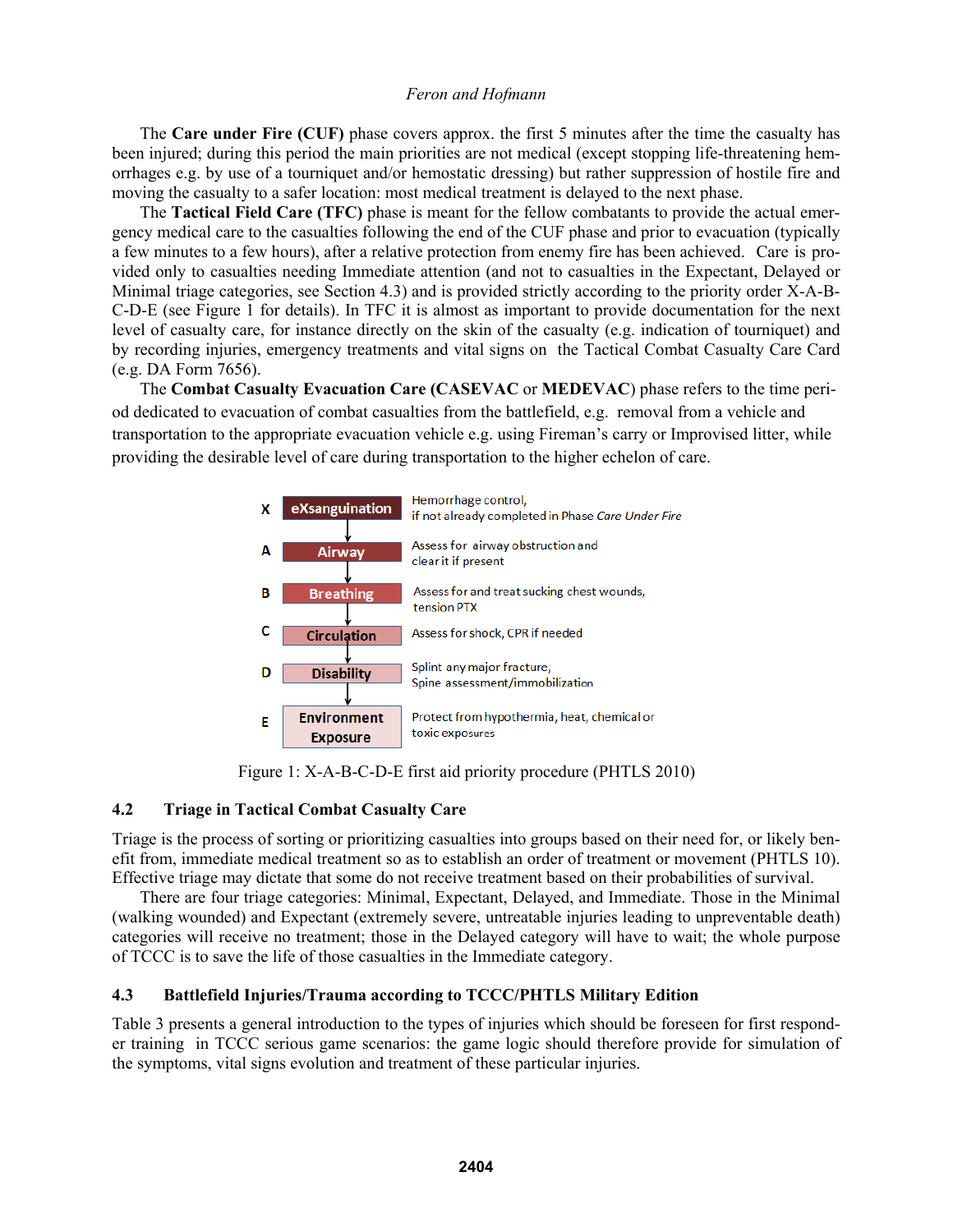| Injury                      | Vital signs evolution | Treatment                                      |
|-----------------------------|-----------------------|------------------------------------------------|
|                             | and modeling          |                                                |
| Exsanguination (Hemorrhage) | Fast, model required  | Tourniquet, Pressure, Hemostatic dressings     |
| Airway Obstruction          | Fast, model required  | Special maneuvers or position, Special airway  |
|                             |                       | tubes, e.g. Nasopharyngeal airway (NPA)        |
| Breathing (Tension PTX)     | Fast, model required  | Needle thoracostomy, Chest wound dressings     |
| Hypothermia/Exposure        | Slow, scripted        | Survival blankets, Rewarming                   |
| Eye Penetrating Trauma      | Slow, scripted        | Eye shields                                    |
| <b>Blast Trauma</b>         | According to injuries | According to scripted individual injuries      |
| <b>Burn Injuries</b>        | Slow, scripted        | Appropriate bandage and intravenous (IV) ac-   |
|                             |                       | cording to Rule of Nines, Survival blanket     |
| Psychological Trauma        | Slow, scripted        | Taking away all weapons and possible isolation |

#### Table 3: Battlefield Injuries/Trauma.

# **5 DESIRABLE SERIOUS GAME LOGIC FOR TCCC APPLICATIONS**

Since TCCC concentrates on only certain kinds of injuries, training should be provided to deal specifically with those injuries: this requires a heavily scripted game scenario, in which the sustained injuries and their detailed characteristics and symptoms are actually predefined by the scenario and not just occurring by chance or at random.

 The trainee is supposed to respond to these injuries by applying his knowledge. How timely he will respond, and with which treatment options cannot be foreseen a priori. The outcome on the survival of the casualty may be gravely affected, even within minutes, by the timeliness and correctness of the decisions of the trainee, in particular for those injuries causing exsanguination or blood oxygen depletion.

 For those specific injuries (hemorrhage, breathing impairment) which may have irreversible consequences within minutes in case the correct first aid actions are delayed, a purely scripted response is strongly believed not to be appropriate: instead, a realistic simulation and versatile modeling of the rapid evolution of the physiology and vital signs of the casualty is needed, if only to aid diagnosis.

 By contrast, for those life threatening injuries for which the appropriate response is unique and/or less time-critical, more limited in effectiveness or for which the symptoms are more immediately visible (hypothermia, severe burns, penetrating eye trauma or mental status), then a scripted assessment of the validity and effects of the response seems to lead to a more economical and more appropriate implementation in a serious game intended to support TCCC training.

 According to Garris, Ahlers, and Driskell (2002) cited by Sotomayor (2008), the learning effectiveness of the games is decisively increased by debriefing: a review and analysis of events and players actions which occurred in the game itself, allowing the participant to draw parallels between game events and real-world events to understand how well his performance met the game's training objectives and actually learn from his mistakes. Such a debriefing can be either built in the software or can be implemented as a trainer/trainee discussion, but it should not be omitted, or else much of the training experience may be lost.

### **6 GAME DEVELOPMENT STRATEGY AND TEAM COOPERATION**

The basic philosophy of SGs is to keep costs down by reusing existing game technologies, still keeping in mind the special needs of SGs (reliable teaching, debriefing and review etc.). The greatest reduction in game development costs is obtained by reusing game engines, game characters and game worlds which have been made available, sometimes for free, to the user community, to allow game modding. For instance, the website Mod DB (2012) lists over 300 such engines and many user-developed game mods, which are often reusable in whole or in part, especially in aspects of the following technologies, for game modification purposes.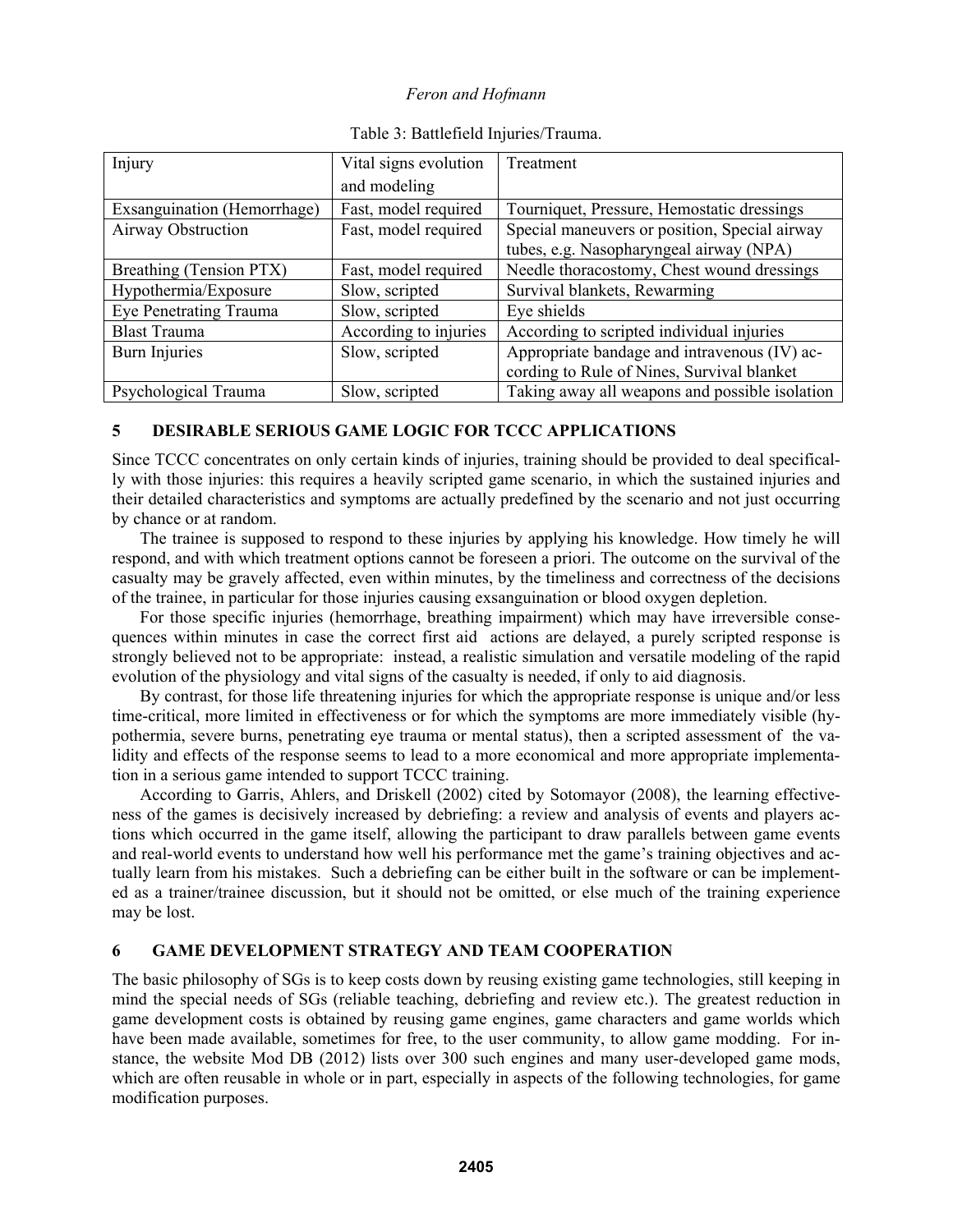The TCCC training game must meet contradictory development challenges:

- It must be "*serious*", i.e. the "core processes of TCCC" must be implemented with sufficient medical accuracy to provide valid and useful training (realistic depiction of weapon effects, wounds, treatments and effects of treatments)
- Its *"game"* aspects must motivate and promote learning by being as immersive and as much *fun* as possible, to encourage the trainees to voluntarily play, and learn by playing, as often as possible, ideally also in their leisure time.

#### **6.1 Dual Team Development Strategy and Team Independence**

Medical or simulation experts are not 3D game engine experts nor game graphic artists, moreover, the whole idea of "serious games" is to save development time and funding by reusing the game world, developer expertise and graphics engine of an existing game. Therefore this "*fun gaming"* challenge is being met through a *partnership* with a reputable game developer team with particular expertise in first aid game storyboards.

Due to its many years of past experience with the development of the commercial "Emergency" computer game (Emergency-Game 2012) and some experience with a SG for disaster medicine (VoTekk-Simulation 2012), the game developer team "Serious Games Solutions GmbH" of Potsdam, Germany, met our partnership expectations. Its existing game world (see Figure 2) is already able to represent various civilian first aid situations and is believed to require only little modification to accommodate the military graphical environment desired by the Bundeswehr. This professional game developer team will therefore be in charge of implementing the few missing aspects of the 3D game engine and graphical environment (additional landscapes, training scenarios, military vehicles, weapons and weapon effects, uniforms, interfaces) needed for a battlefield environment. However, it does not have the required medical and simulation expertise for implementing and validating the medical aspects of TCCC on casualties models.

 Since TCCC deals with time-critical life-and-death situations, the conceptual design and prototypical development model for the core medical processes required for proper modeling of casualty symptoms and activities must be thoroughly validated, i.e. shown to be "highly plausible for medical experts" (many lives may be at stake if the training software is inadequate in any way). Our team of simulation experts (ITIS GmbH, UniBw) seconded by Red Cross medical personnel, intends to perform this validation in parallel with the modification of the 3D game by our game developer partners.

 The future, "Emergency professional" version of our partners 3D game, introducing the desired "egoshooter perspective" as well as an additional "casualty perspective" is still under development: as the validation of the medical models cannot be postponed until that version becomes playable, a simple, temporary, low-tech (2D) java game interface has been foreseen (see 2D interface screenshots on Figure 4). It is only intended for quick modeling and medical interface prototyping by the simulation team as well as for proper testing and validation of the medical aspects throughout development; it furthermore allows both teams to efficiently conduct most of the development work in parallel without excessive interference.

 Details of the scenario, the level design, 3D-graphics and many other necessary aspects of an engaging and professional game are fully disregarded in this simplified game interface because these tasks are part of the mission of our game developer partner team. After user interface development, plausibility testing, physiological validation and practical testing of the TCCC casualty model on this simplified interface, the core casualty model and the player interface will be transferred to their final 3D serious game environment, which will be implemented as a military modification of the rescue services computer game of our game developer partners. Until then, the 2D-demonstrator, consisting of the casualty model, the player input interface, and the 2D graphics interface, see Figure 4, will be the platform for assessing the quality of the core processes.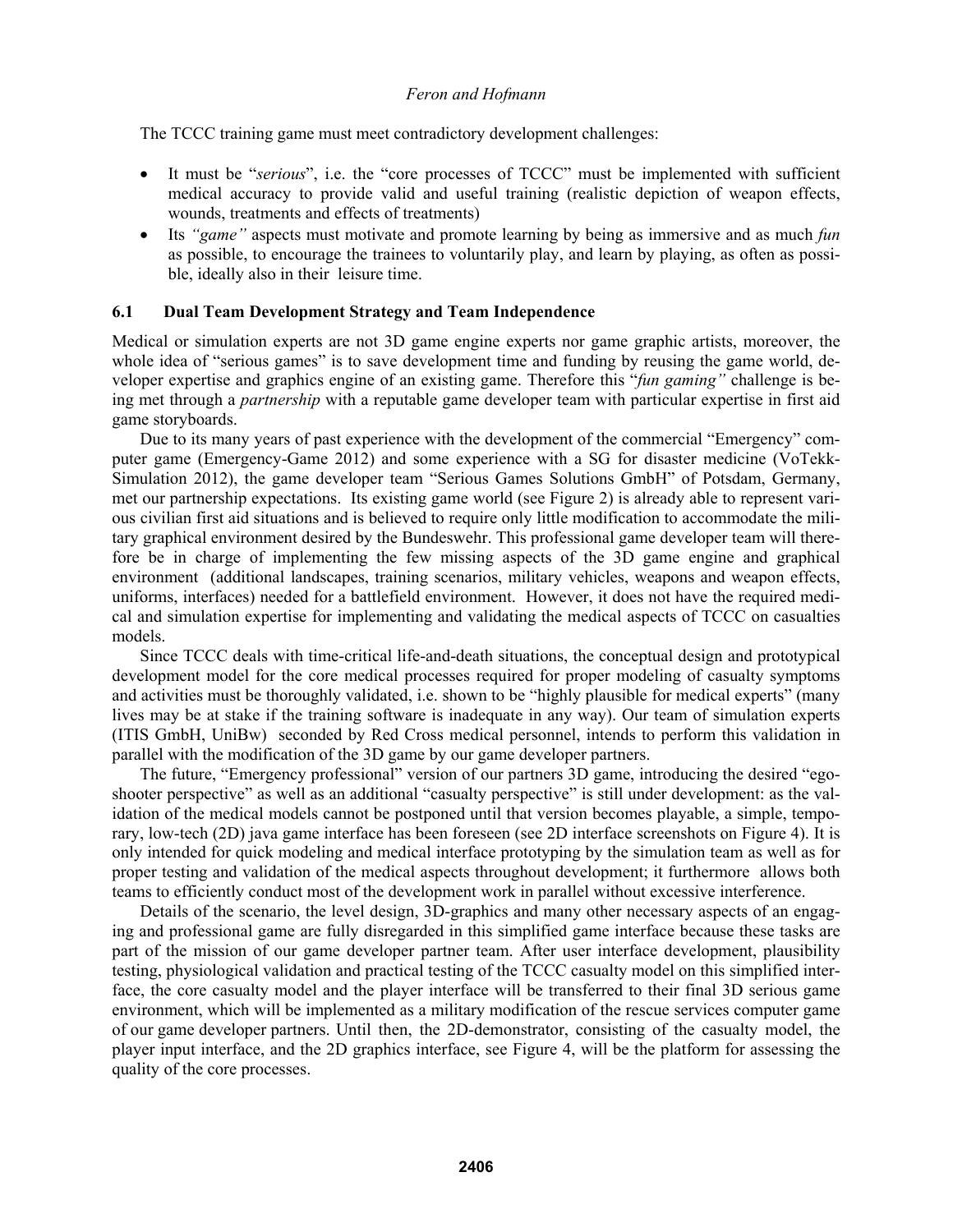We therefore took the major strategic decision to *separate* the first phases of the project into two parts carried out by two distinct teams. The 2D validation interface which enabled the teams to efficiently conduct their development work in parallel also substantially simplifies the organization of the project, and is expected to reduce its projected time duration. Furthermore, it allowed us to select simply the best available talent for this type of game, since the work of the two teams can be substantially decoupled without restrictions of time and place: they need a close cooperation only towards the end of the project.



Figure 2: Screenshot from the current version of the commercial game "Emergency"

# **6.2 Details, Role and Implementation of the temporary 2D Game Interface**

The simplified demonstrator is a crucial part of the overall project, and is the result of the work of the simulation team alone. It combines the TCCC simulators and user input interface with the abovementioned 2D validation interface, and implements all processes (i.e. core processes) contributing directly to the learning matter of TCCC.

The core processes of TCCC to be implemented are:

- TCCC-relevant trauma and their evolution (see Table 3),
- treatments of these trauma according to TCCC,
- effects of TCCC treatments and erroneous treatments on the evolution of the vital functions, and
- essential tactical, terrain and environment aspects, e.g. self protection and weather.

The evolution of the vital signs caused by trauma is modeled in a plausible manner by using an appropriate casualty model for each injury type. These models (e.g. a hemorrhage model and a oxyhaemoglobin saturation model able to simulate lung function, pneumothorax and airway obstruction effects on blood oxygen) attempt to generate a plausible trauma-dependent, time-dependent and treatmentdependent variation of all measurable vital signs, e.g. in case of severe blood loss, burns, breathing problems, etc.

For instance, the simplified hemorrhage simulation model based on fundamental principles of hemodynamics (Milnor 1989) as schematically represented in Figure 3 (in which the lungs are not explicitly represented since their function is represented by another model) would attempt to set the evolution of vital signs as a function of the vital parameter "overall blood volume" based on clinical data (similar, systemic hemodynamics models are described in Levy 1979; Greenway 1980; Doherty 1993; a comprehensive theory is provided by Sramek 2002, 2009). Due to its severe abstraction from reality (sketched on the left side of Figure 3) the adequacy of such a model (the right side of Figure 3) can only be assessed by medical experts via a visualization of its effects in the demonstrator.

In this simulation, which is solely intended to mimic the blood loss rates for a variety of injuries, and in which blood circulation in and through different body parts is represented by rectangles in which blood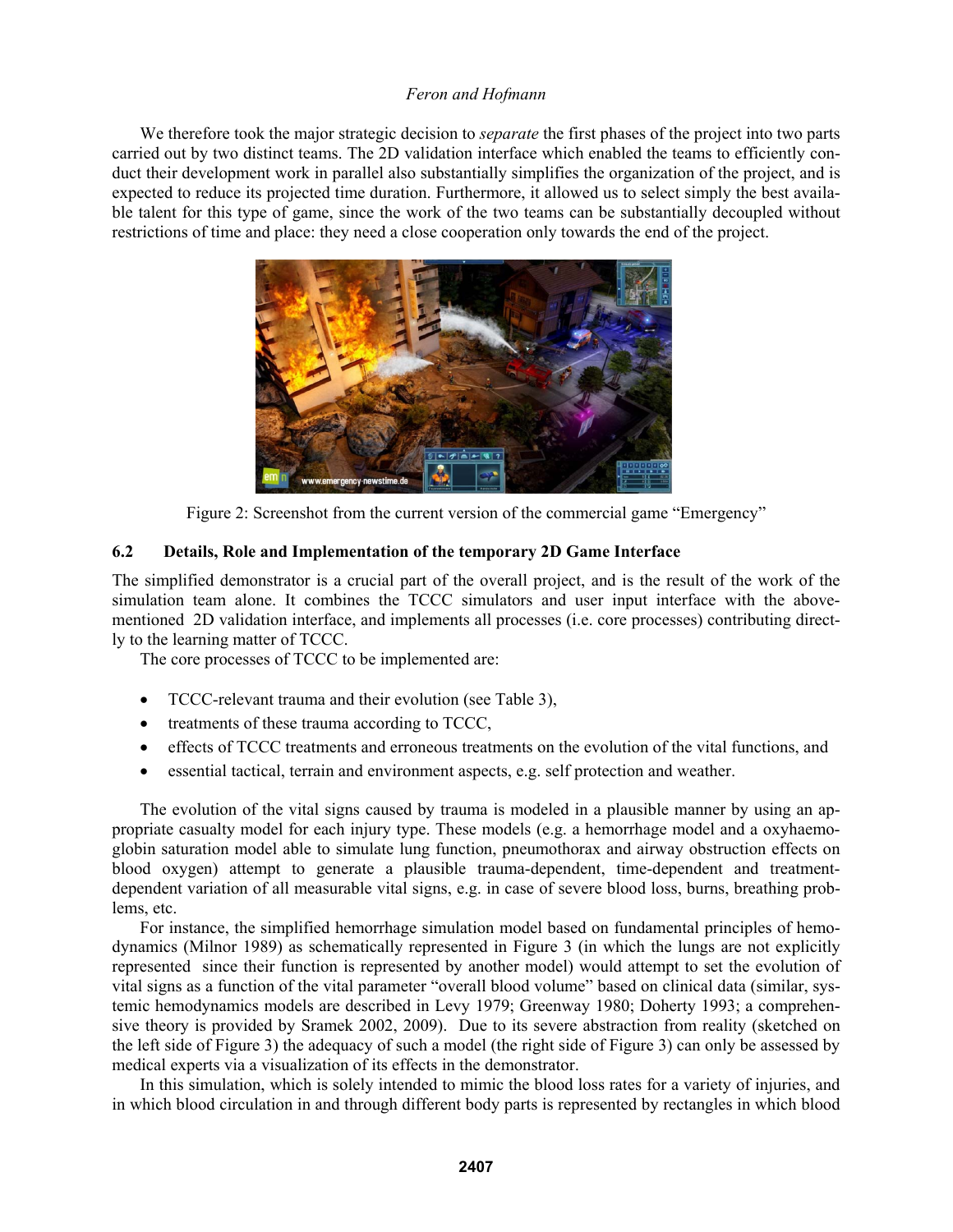loss at a certain rate can be represented by a bucket symbol collecting spilt blood, the overall blood volume is derived e.g. by integrating the blood loss over time. A crude tourniquet effect simulation is obtained by closing off links between the appropriate rectangles.

The blood loss through a given blood vessel wound can either be calculated via the Bernouilli equation (Klabunde 2011) for uncompressible fluids in pipes, modeled by a fluid flow resistance or can be preset to an experimentally known value for a given artery diameter, knowing that volumetric flow rate is roughly proportional to the square of the diameter of the artery.



Figure 3: "Realistic" depiction of human blood vessels (Britannica 2010) (left) versus a simplified hemorrhage model (right), represented in the case of a hemorrhagic foot trauma with tourniquet application



Figure 4: Screenshots of the 2D-Demonstrator with selected vital parameters display (right)

 The demonstrator interface (Figure 4) is composed of a simplified tactical overview (top right), the casualty under examination and treatment (top left), the tools available for treatment (the center window pops-up by clicking on the medic's knapsack symbol), vital signs like pulse and temperature (bottom left), and a window for other purposes like multi-player modus (bottom right). In a special pop-up window selected vital parameters can be visualized (Figure 4, right).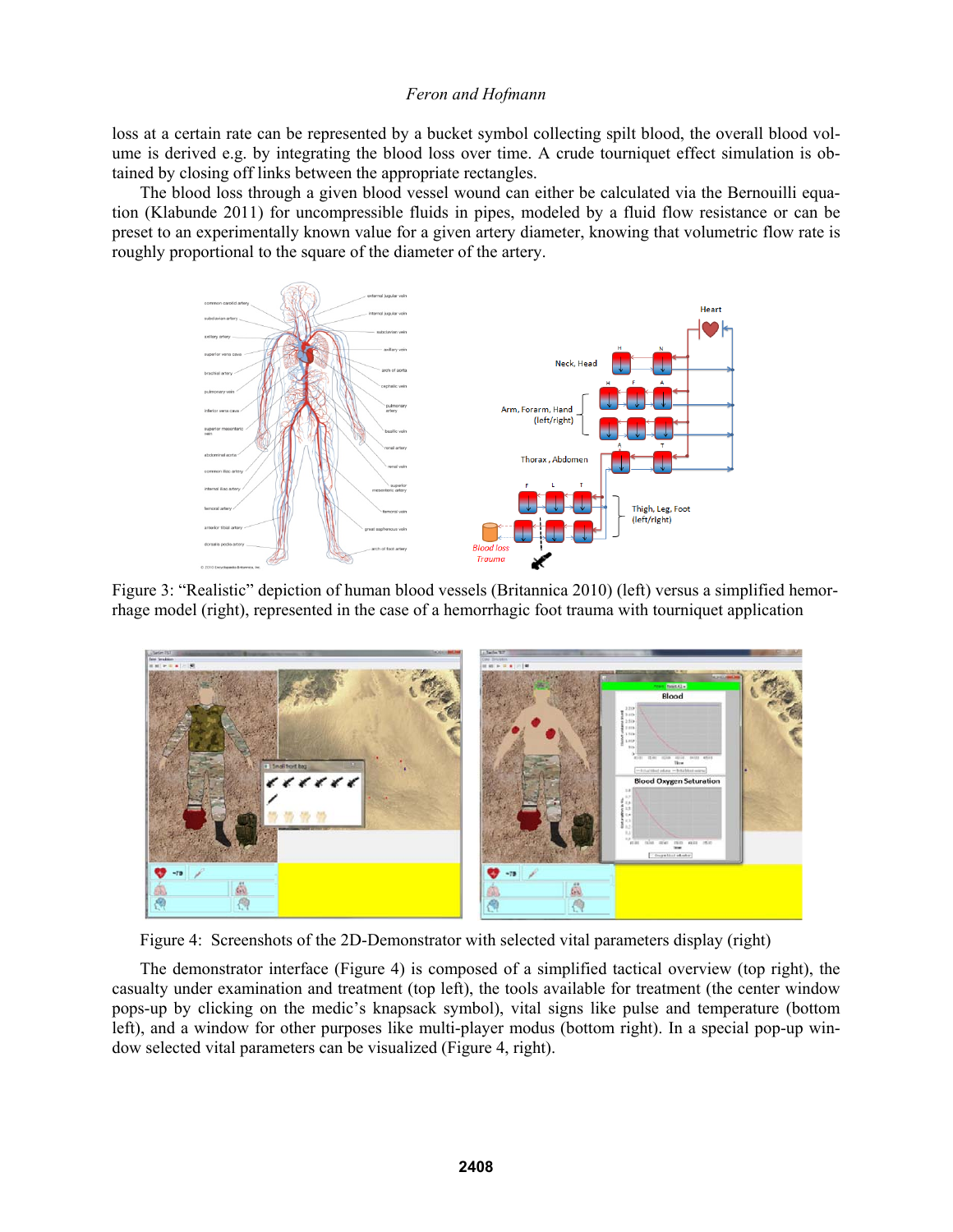#### **6.3 Casualty Vital Signs Simulation**

According to the TCCC algorithm (see e.g. Figure 1), vital signs are the basis on which any combat life saver (layman or expert) has to ground its treatments. Depending on experience, measurement tools and available time, the number of observable vital signs might be very restricted and the signs themselves may be misjudged, however they are the only way to obtain clues about vital functions, e.g. brain function and important but inherently non-measurable vital parameters like blood volume. In the real world, these vital signs can be directly observed or measured with additional devices, e.g. pulse oximeter. The most commonly used vital signs are: pulse rate, blood loss, state of consciousness, respiration rate, blood pressure and body temperature.

 During discussion with medics, and, in particular, with experts from the Red Cross it has become clear that they expect certain vital signs variations in the case of certain trauma. For this reason, the first steps of simulation, representation and validation have been focused on plausible evolution of vital signs for these trauma, as they are at least as important for diagnosis and teaching purposes as a valid and physiologically correct modeling of the vital parameters.

### **7 CONCLUSION**

The long list of examples of existing medical training games show that immersive simulation-based learning in the form of serious games has received a lot of attention and has generally become well accepted, particularly for training decision-making skills such as Emergency Medical Services (EMS) battlefield training. Since several competing products are available, it should be possible to study the training strategies which work best, so that more effective serious games based medical training products can now be developed to cost-effectively address every specialised need.

 After surveying the TCCC rescue and treatment strategies which must be taught and implemented in a realistic serious game for military and medical training, we gained more insight on the ways in which the casualty and its environment must be modelled. We then elected to develop and validate a casualty model consisting of several physiological injury submodels for generating plausible vital signs in response to injuries and treatment actions in a temporary 2D validation interface, which permits a parallel development of the medical modelling and of the 3D environment of the game by separate teams. After validation, the TCCC models will be integrated in a 3D first person shooter environment by way of game modding of an existing first aid computer game of our game developer partners.

 We believe that effective serious games have to present an elusive mixture of didactic seriousness for effective learning and gaming fun for increasing motivation and interest, thus requiring an effective cooperation of subject-matter experts, didactic experts, simulation experts and game developers (in their multiple roles of game programmers, sound and graphic artists, computer graphics experts, gamer psychologists and game ergonomy experts). However, many of these experts have different priorities which may be hard to reconcile in a single team. Indispensable discussions about the intricacies and interdependencies of TCCC details, adequate learning procedures and necessary abstraction levels are daunting and of little value for game developers, whereas the inner working of game engines is far beyond the level of understanding even for regular simulation experts, not to speak of pedagogic experts or medics. The latter would make bad game designers, and the former would quickly become impatient with medical, validation or pedagogic aspects: the clean division of work enabled by the temporary 2D validation interface saved a lot of time and frustration on both sides, and did not generate inefficiencies so far.

 Although designing a temporary simplified 2D validation interface has been a burden, we believe it has brought us some significant advantages:

First, this interface allows each team to concentrate on what they do best, with minimal interference from the other: the outcome should be a better teaching tool and a more engaging game. Second, the simplified 2D validation interface allows both teams to work in parallel: validation could start over a year earlier, even though aspects of the 3D commercial game which otherwise would have been necessary for valida-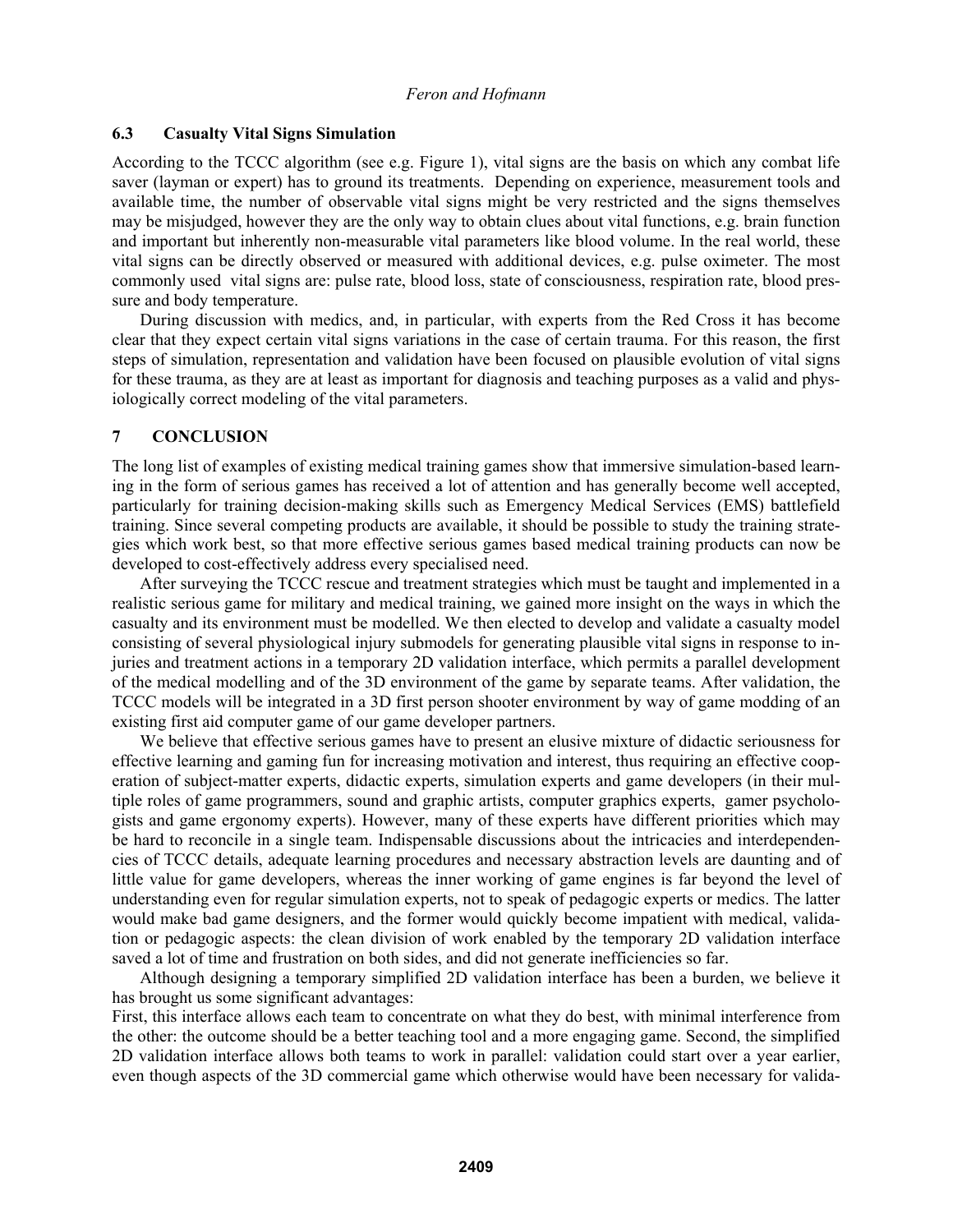tion of the models are still under development. Because of this parallelism without interference or frustration, the work is estimated to progress much faster.

### **ACKNOWLEDGEMENTS**

The authors wish to thank the Sanitätsamt der Bundeswehr (esp. Dr. L. Schneidereit) for funding this research, as well as the project contributors and partners, such as the Deutsches Rotes Kreuz Landesschule Baden-Württenberg e.V. (esp. Mr. R. Kuhnke), Serious Games Solutions GmbH (esp. Mr. R. Stock), our Institut für Technik Intelligenter Systeme GmbH and the Universität der Bundeswehr colleagues (esp. Prof. Dr. Axel Lehmann), together with several individuals who are too numerous to name separately, for their help and their valuable contributions.

#### **REFERENCES**

- Bonk, J., and P. Dennen. 2005. "Massive Multiplayer Online Gaming: A Research Framework for Military Education and Training." Technical Report 2005-1. Office of the Under Secretary of Defense (Personnel and Readiness), Readiness and Training Directorate, Advanced Distributed Learning (ADL) Initiative, Washington D.C.
- Britannica 2010. "Human Circulatory System." Encyclopaedia Britannica Online. Accessed July 1, 2012. http://www.britannica.com/EBchecked/media/141810/Human-circulatory-system.
- Butler 2007. Butler, Frank K. "Tactical Combat Casualty Care 2007: Evolving Concepts and Battlefield Experience." *Military Medicine*, Vol. 172, 11:1.
- CBCTS 2009. "Computer Based Corpsmen Training System ™." Engineering & Computer Simulations, Inc., Orlando, Florida. Accessed March 12, 2012. http://www.ecsorl.com/.
- CBRNE 2010. "OLIVE Medical Simulation Training for Chemical, Biological, Radiological, Nuclear Event (CBRNE) Training." Science Applications International Corp., McLean, Virginia. Accessed March 11, 2012. http://media.saic.com/videos/olive-3d-emergency-preparedness-training.
- Code Orange 2010. "Code Orange™ Emergency Medical Management Training for Mass Catastrophe." BreakAway Ltd., Cockeysville, Maryland. Accessed March 12, 2012. http://www.breakawaygames.com/serious-games/solutions/homeland/.
- Doherty T.J. 1993. "A mathematical model of the circulation for the study of hemorrhagic shock and fluid resuscitation: the isolated left heart." Institute Report 479, Letterman Army Institute of Research, Presidio of San Francisco, CA.
- Emergency-Game 2012. Published by Deep Silver, a division of Koch Media GmbH, with cooperation by Serious Games Solutions GmbH, Potsdam, Germany. Accessed March 20, 2012. http://e2012.deepsilver.com/.
- Garris, R., R. Ahlers, and J. Driskell. 2002. "Games, Motivation, and Learning: A Research and Practice Model." In *Simulation & Gaming*, Vol. 33 No. 4: 441-467. DOI: 10.1177/1046878102238607. SAGE Publications, Inc.
- Greenway C.V. 1980. "Simple model of the circulation." *Physiologist 23:* 63-67.
- Hofmann, M. 2005. "Epistemologische Grenzen der klassischen Validierung bei komplexen Simulationsmodellen." *Proceedings of the 18th Symposium on Simulationstechnique*. Erlangen, Germany.
- Hofmann, M., and Pötzsch, V. 2002. "Validation: Possibilities and Limits in High Resolution Combat Simulation Systems." In *Proceedings of 2002 the 1. European Simulation Interoperability Workshop*. Harrow, UK.
- HumanSim 2011. "HumanSim™." Applied Research Associates Virtual Heroes Division, Raleigh, North Carolina. Accessed March 12, 2012. http://www.virtualheroes.com/healthcare.asp.
- ITT 2006. "Interactive Trauma Trainer." TruSim, Blitz Game Studios Ltd., Warwickshire, UK. Accessed March 12, 2012. http://www.trusim.com/.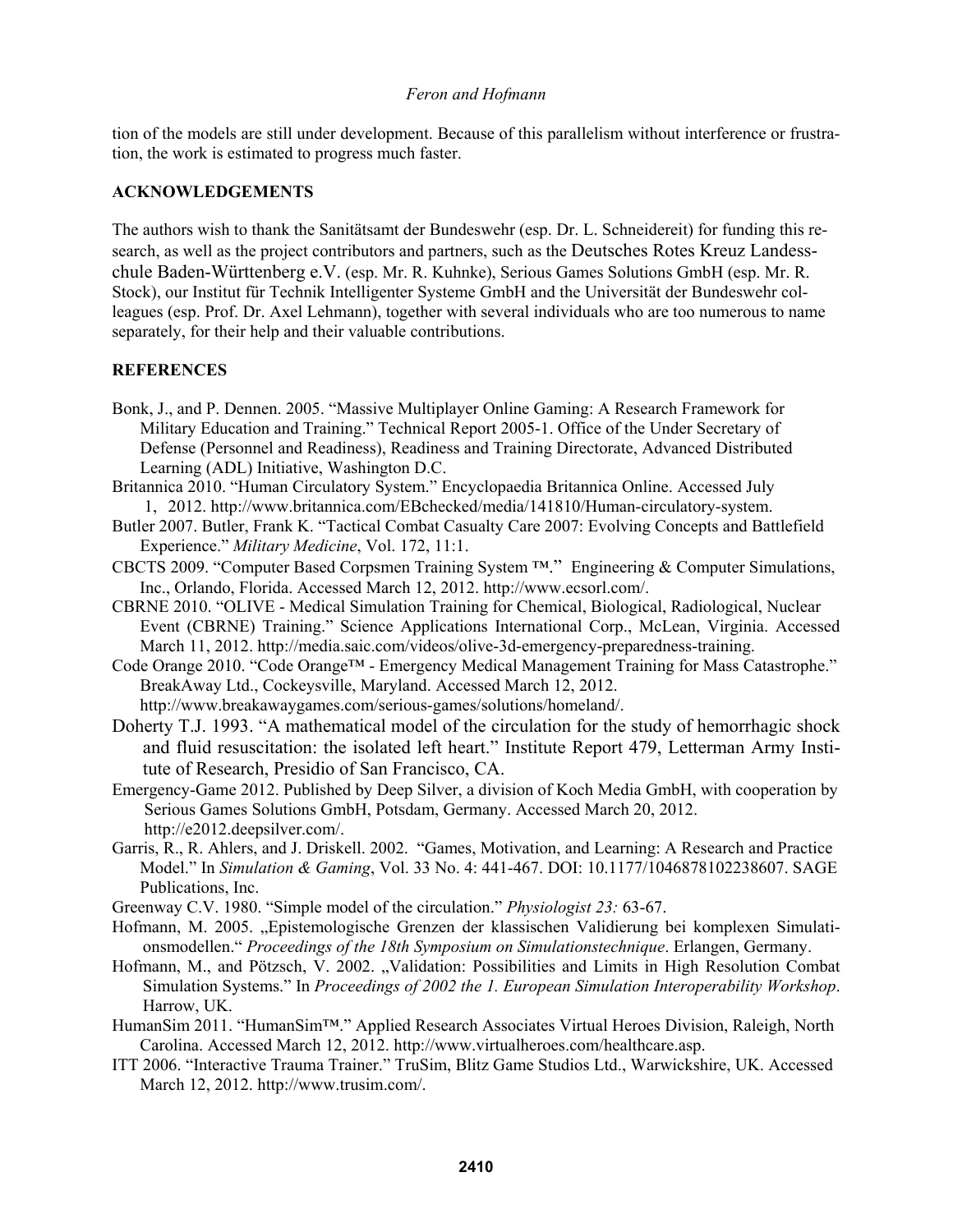- Josse, F. 2008. "Sanitätsausbildung für Spezial- und Spezialisierte Kräfte." In *Wehrmedizin und Wehrpharmazie.* 2/2008. Accessed March 12, 2012. http://www.wehrmed.de/article/1131- Sanitaetsausbildung fuer Spezial- und spezialisierte Kraefte.html.
- Kizakevich, P., R. Furberg, R. Hubal and F. Frank. 2006. "Virtual Reality Simulation for Multicasualty Triage Training." In *Proceedings of the 2006 Interservice/Industry Training, Simulation, and Eduction Conference (I/ITSEC).* Orlando, Florida.
- Klabunde, R. 2011. "Cardiovascular Physiology Concepts." Lippincott Williams & Wilkins, Pennsylvania. (Bernoulli Model: http://www.cvphysiology.com/hemodynamics/H012.htm.).
- Kleindorfer, G. B., L. O'Neill, and R. Ganeshan. 1998. "Validation in Simulation: Various Positions in the Philosophy of Science." *Management Science*, 44(8):1087-1099.
- Küppers, G., and J. Lenhard. 2005. "Validation of simulation: Pattern in the social and natural sciences." *Journal of Artificial Societies and Social Simulation (JASSS)*. 8(4).
- Levy, M.N. 1979. "The Cardiac and Vascular Factors That Determine Systemic Blood Flow." *Circulation Research* 44:739-746.
- Magee, H. 2010. "A New Era in Medical Training through Simulation-Based Training Systems." RTO- MP-HFM-182-11. Use of Advanced Technologies and New Procedures in Medical Field Operations: RTO-MP-HFM-182. NATO Research and Technology Organisation.
- Marks, S., J. Windsor, and B. Wünsche. 2008. "Evaluation of Game Engines for Simulated Clinical Training." In *Proceedings of the 2008 New Zealand Computer Science Research Student Conference (NZCSRSC).* Christchurch, New Zealand.
- McDonald, C.L. 2011. "Pulse!! The Virtual Clinical Learning Lab and Center of Excellence." Office of Naval Research in cooperation with Texas A&M University. Corpus Christi, Texas. Technical Report. Award Number: N00014-10-1-0203. Arlington, Virginia.
- http://www.dtic.mil/dtic/tr/fulltext/u2/a549718.pdf. [Accessed March 15, 2012].
- Milnor, W. 1989. "*Hemodynamics.*" Williams & Wilkins. Baltimore, Maryland.
- Mod DB 2012. "Games and mod development for Windows, Linux and Mac Mod DB." Desural NET Pty Ltd., Melvourne, Australia. Accessed March 15, 2012. http://www.moddb.com/.
- Petridis, P., I. Dunwell, S. de Freitas, and D. Pantoli. 2010. "An Engine Selection Methodology for High Fidelity Serious Games." In *Proceedings of the 2010 Second International Conference on Games and Virtual Worlds for Serious Applications (IEEE VS-GAMES)*. Braga, Portugal.
- PHTLS 2010. "PHTLS: Prehospital Trauma Life Support." Military 7<sup>th</sup> Edition. NAEMT. Mosby/JEMS.
- PT PHTLS 2011. "Präklinisches Traumamanagement: Prehospital Trauma Life Support (PHTLS)." Urban & Fischer Verlag/Elsevier GmbH.
- Pulse 2008. "Pulse !! ." Virtual Clinical Learning Lab. BreakAway Ltd., Hunt Valley, Maryland. http://www.mosbe.com/downloads/medical\_curriculum\_final.pdf. [Accessed March 12, 2012].
- SeriousGames 2012. "The Serious Games Initiative." Woodrow Wilson International Center for Scholars, Washington D.C. Accessed March 12, 2012. http://www.seriousgames.org/about2.html.
- Sim-Patient 2012. "Sim-Patient™." Research Triangle Institute (RTI), Durham, North Carolina. Accessed March 12, 2012. http://www.rti.org/page.cfm/SimPatient.
- Smith, R. 2008. "Five Forces of Game Technology Adoption." In *Proceedings of the 2008 Interservice/Industry Training, Simulation, and Education Conference (I/ITSEC)*. Orlando, Florida.
- Sotomayor, T. 2008. "Evaluating Tactical Combat Casualty Care Training Treatments Efects on Combat Medic Trainees in Light of Select Human Descriptive Characteristics." Ph.D. dissertation, College of Engineering and Computer Science, University of Central Florida, Orlando, Florida. http://etd.fcla.edu/CF/CFE0002396/Sotomayor\_Teresita\_M\_200812\_PhD.pdf. [Accessed March 22, 2012].
- Sramek, B. Bo. 2002. "*Systemic Hemodynamics and Hemodynamic Management.*" Instantpublisher.com, Collierville, Tennessee. Accessed March 12, 2012. http://bomed.us/hembook.html.
- Sramek, B. Bo. 2009. "*Systemic Hemodynamics and Hemodynamic and Oxygen Transport Management.*" Accessed March 30, 2012. http://www.hemodynamicsociety.org/syshemo.html.